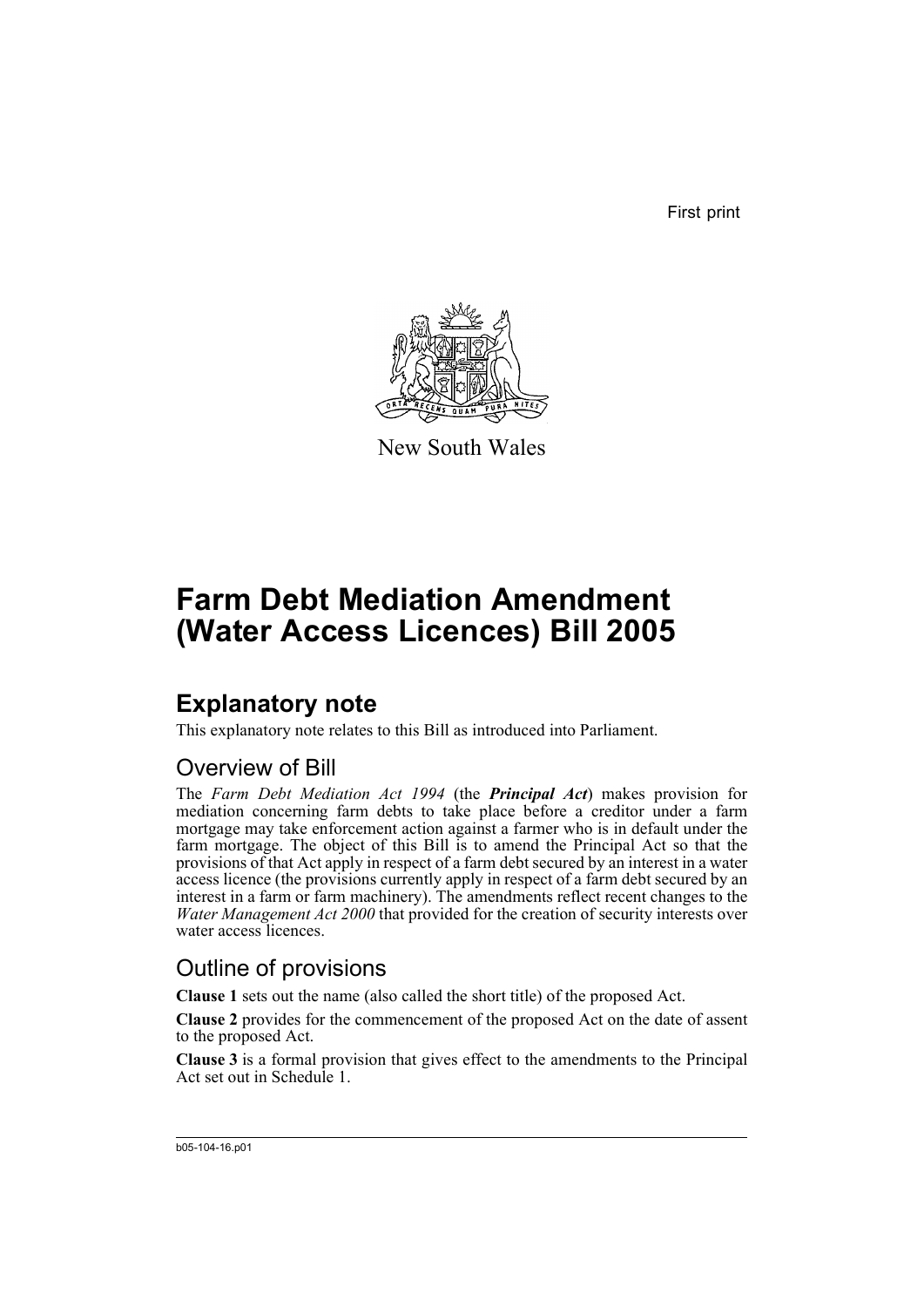Explanatory note

#### **Schedule 1 Amendments**

**Schedule 1 [1]** extends the definition of *farm property* in the Principal Act to include an access licence (within the meaning of the *Water Management Act 2000*) so that the provisions of the Principal Act apply in respect of a farm debt secured by an interest in a water access licence held by a farmer in connection with a farming operation. The provisions currently apply only to a farm debt secured by an interest in a farm or farm machinery used by a farmer in connection with a farming operation.

**Schedule 1 [2]** contains a consequential amendment.

**Schedule 1 [3] and [4]** contain provisions of a savings and transitional nature.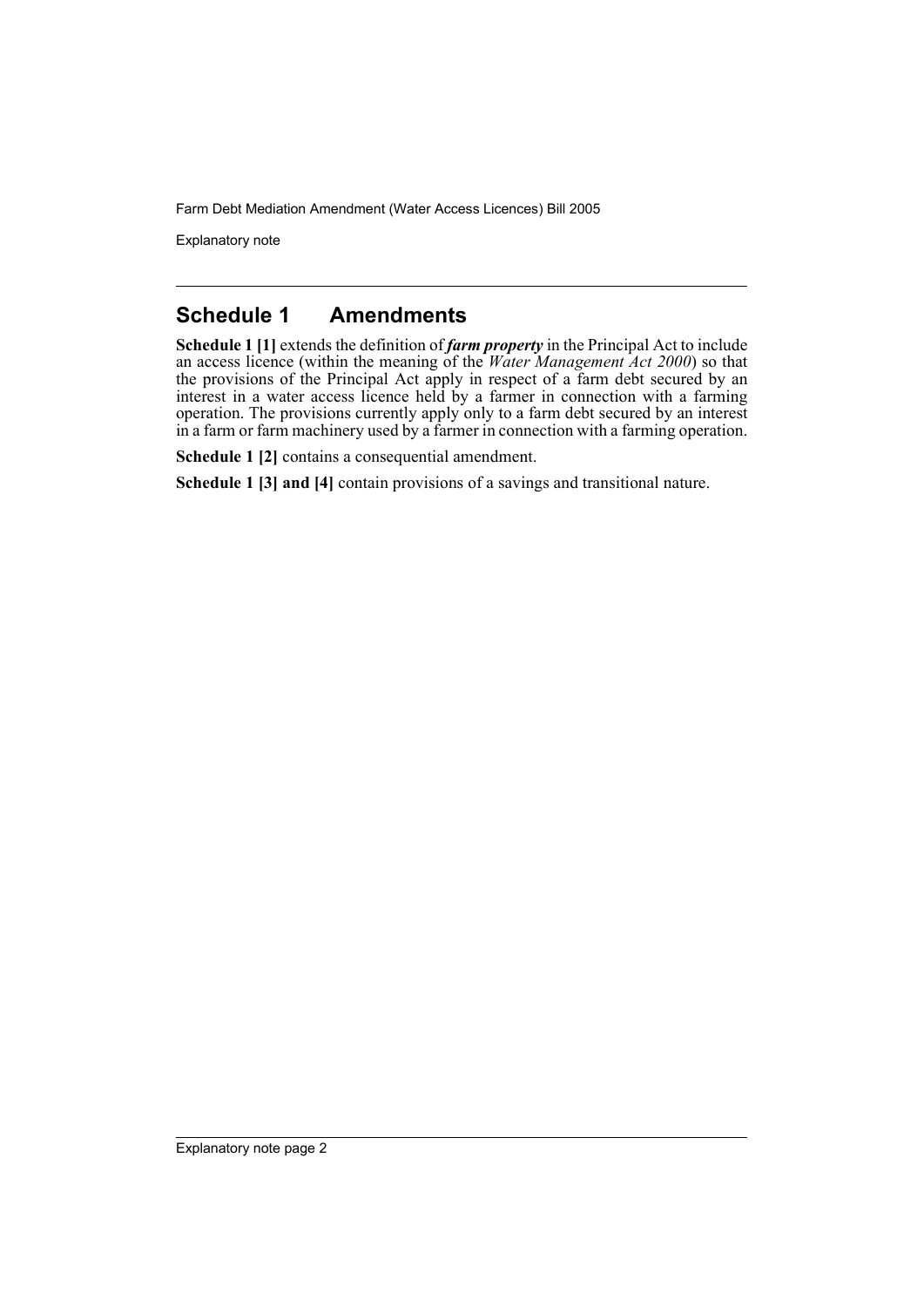First print



New South Wales

# **Farm Debt Mediation Amendment (Water Access Licences) Bill 2005**

## **Contents**

|                                                   | Page |
|---------------------------------------------------|------|
| Name of Act                                       |      |
| 2 Commencement                                    |      |
| 3 Amendment of Farm Debt Mediation Act 1994 No 91 | 2    |
| Schedule 1 Amendments                             |      |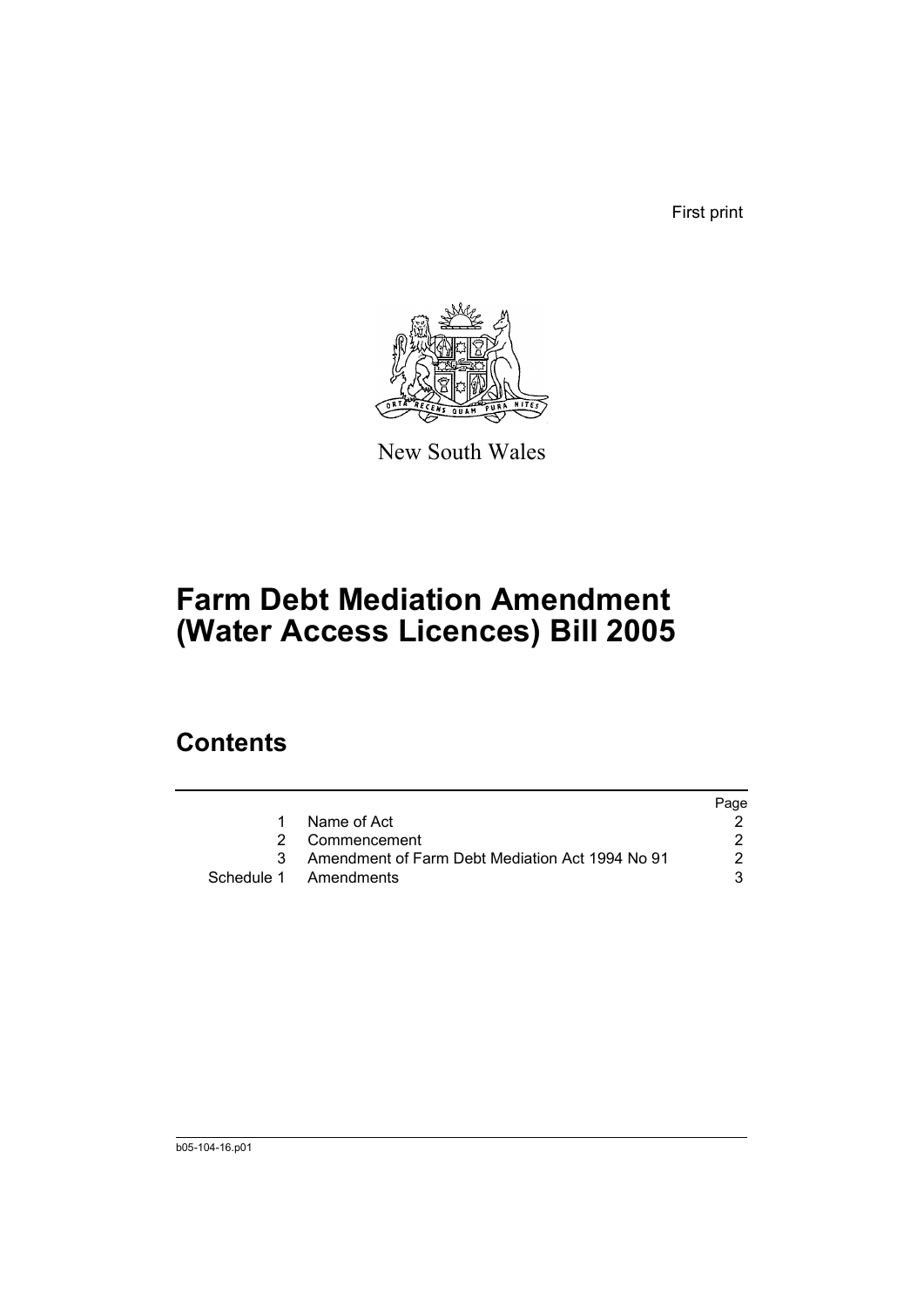Contents

Page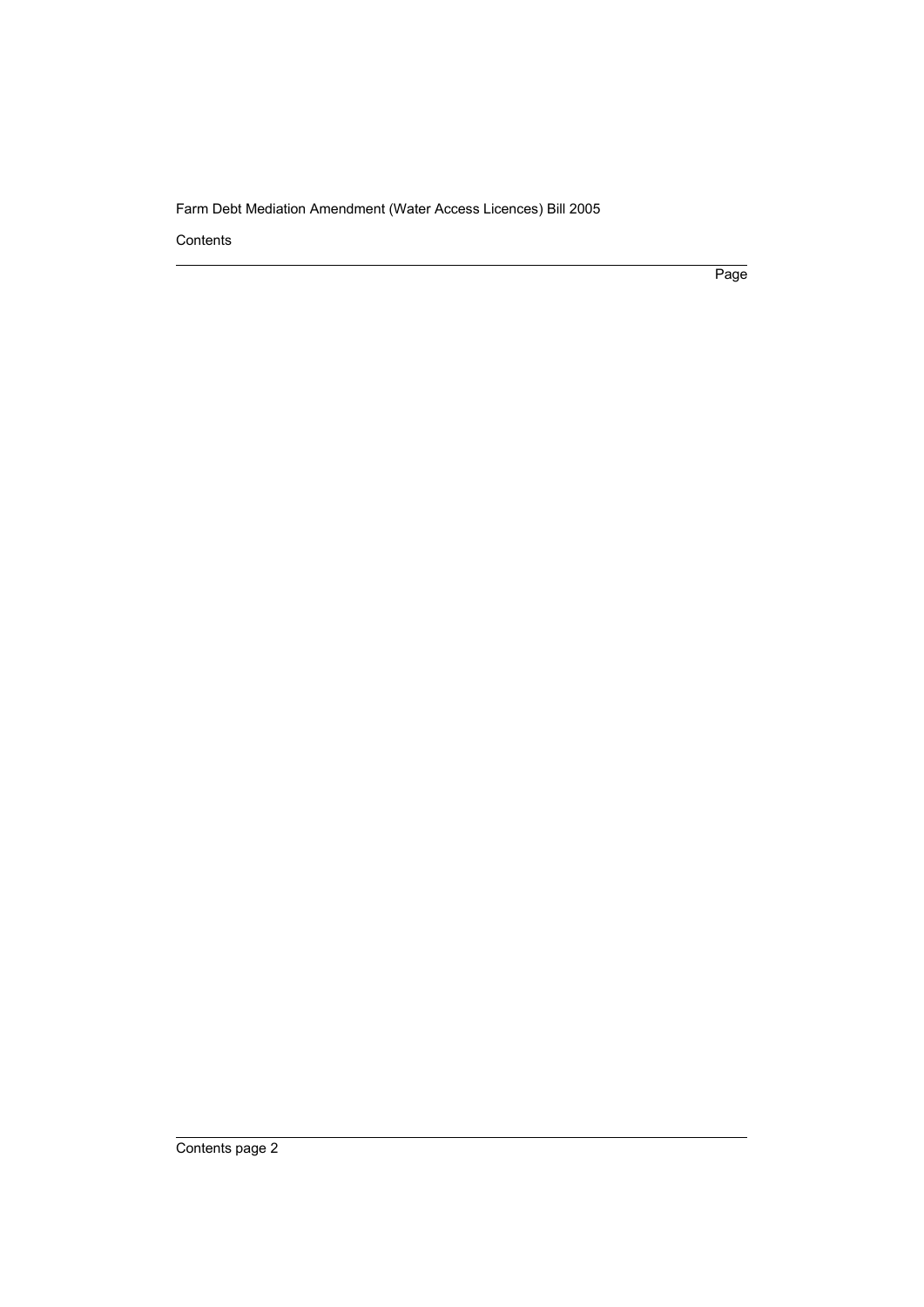

New South Wales

# **Farm Debt Mediation Amendment (Water Access Licences) Bill 2005**

No , 2005

#### **A Bill for**

An Act to amend the *Farm Debt Mediation Act 1994* so that the provisions of that Act apply in respect of a farm debt secured by an interest in a water access licence.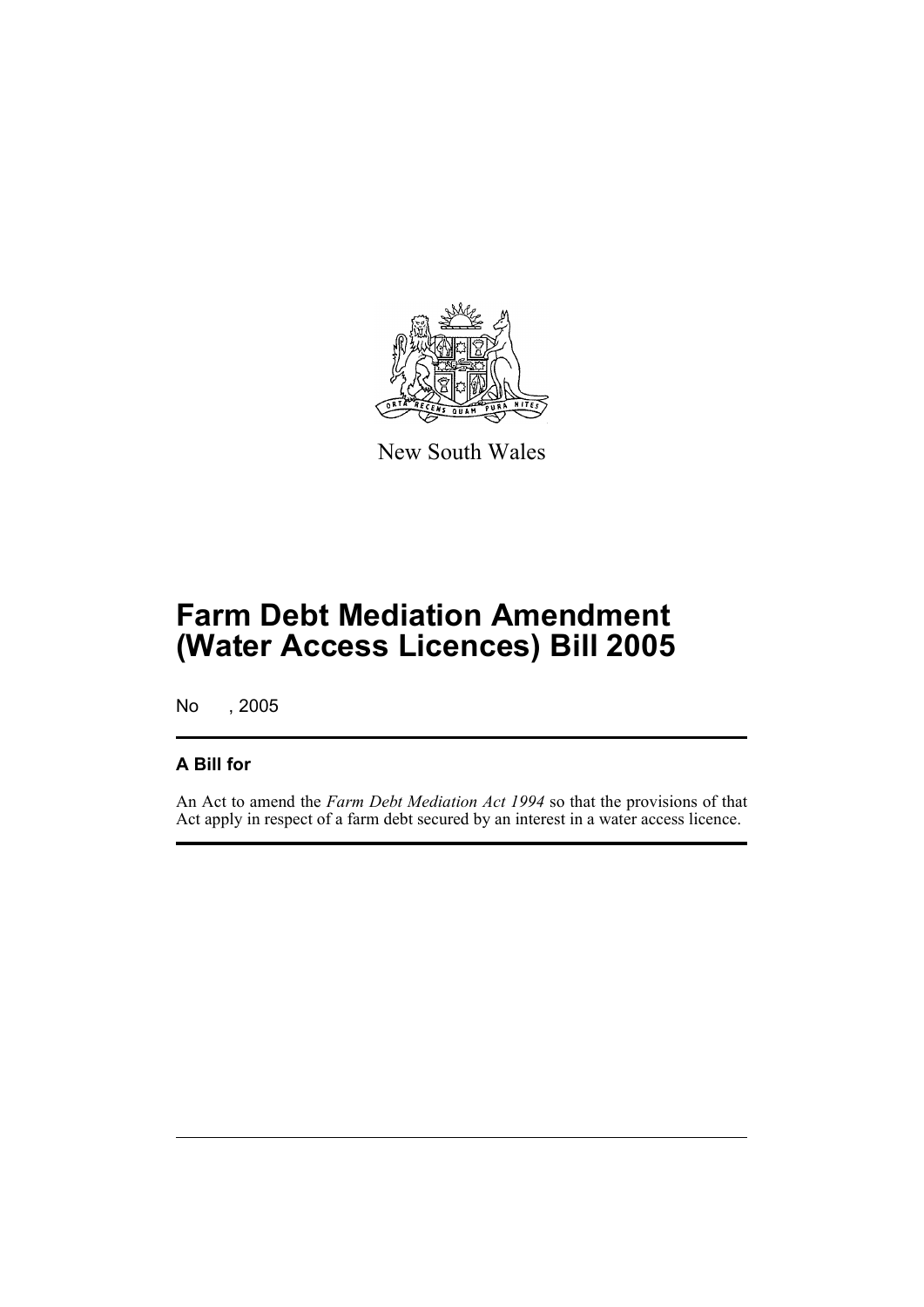<span id="page-5-2"></span><span id="page-5-1"></span><span id="page-5-0"></span>

|              | The Legislature of New South Wales enacts:                                         |                     |  |
|--------------|------------------------------------------------------------------------------------|---------------------|--|
| 1            | Name of Act                                                                        | 2                   |  |
|              | This Act is the Farm Debt Mediation Amendment (Water Access<br>Licences) Act 2005. | 3<br>$\overline{4}$ |  |
| $\mathbf{2}$ | Commencement                                                                       |                     |  |
|              | This Act commences on the date of assent to this Act.                              | 6                   |  |
| 3            | <b>Amendment of Farm Debt Mediation Act 1994 No 91</b>                             |                     |  |
|              | The Farm Debt Mediation Act 1994 is amended as set out in Schedule 1.              | 8                   |  |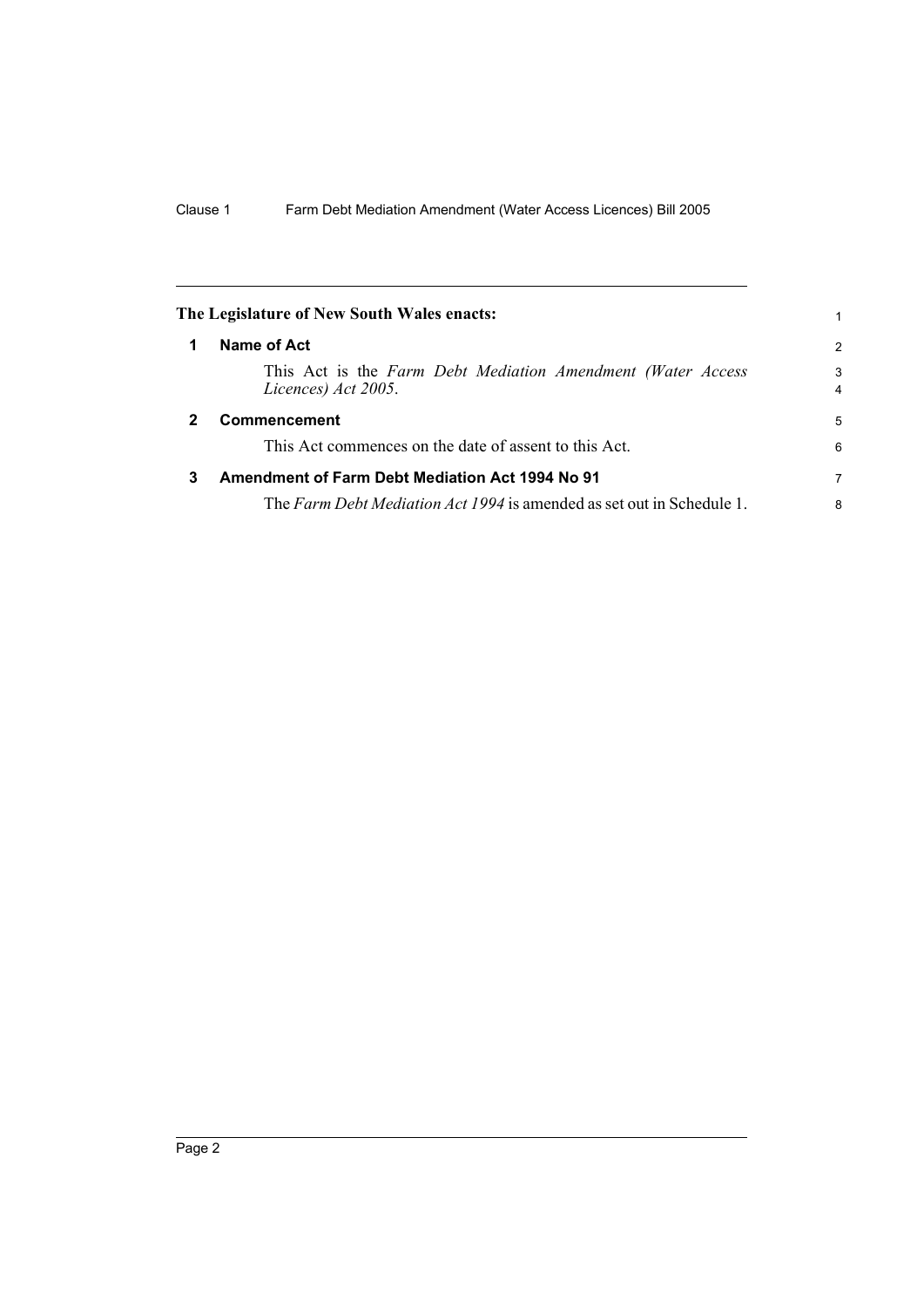| Amendments |
|------------|
|------------|

(Section 3)

1

2

# <span id="page-6-0"></span>**Schedule 1 Amendments**

| [1] | <b>Section 4 Definitions</b><br>Insert at the end of paragraph (b) of the definition of farm property in section<br>$4(1)$ : |                      |          |                                                                                                                                                                                                                                                                                                                                                                                           | 3                                |
|-----|------------------------------------------------------------------------------------------------------------------------------|----------------------|----------|-------------------------------------------------------------------------------------------------------------------------------------------------------------------------------------------------------------------------------------------------------------------------------------------------------------------------------------------------------------------------------------------|----------------------------------|
|     |                                                                                                                              |                      |          |                                                                                                                                                                                                                                                                                                                                                                                           | 4<br>5                           |
|     |                                                                                                                              |                      |          | , or                                                                                                                                                                                                                                                                                                                                                                                      | 6                                |
|     |                                                                                                                              |                      | (c)      | an access licence (within the meaning of the Water<br><i>Management Act 2000</i> ) held by a farmer in connection<br>with a farming operation.                                                                                                                                                                                                                                            | $\overline{7}$<br>8<br>9         |
| [2] |                                                                                                                              |                      |          | Section 4 (1), definition of "statutory enforcement notice"                                                                                                                                                                                                                                                                                                                               | 10 <sup>1</sup>                  |
|     | Insert after paragraph (b):                                                                                                  |                      |          |                                                                                                                                                                                                                                                                                                                                                                                           | 11                               |
|     |                                                                                                                              |                      | (b1)     | a notice under section $71X(1)$ (b) of the <i>Water</i><br>Management Act 2000, or                                                                                                                                                                                                                                                                                                        | 12<br>13                         |
| [3] |                                                                                                                              |                      |          | <b>Schedule 1 Savings and transitional provisions</b>                                                                                                                                                                                                                                                                                                                                     | 14                               |
|     | Insert at the end of clause $1(1)$ :                                                                                         |                      |          |                                                                                                                                                                                                                                                                                                                                                                                           |                                  |
|     |                                                                                                                              |                      | Act 2005 | the Farm Debt Mediation Amendment (Water Access Licences)                                                                                                                                                                                                                                                                                                                                 | 16<br>17                         |
| [4] |                                                                                                                              | Schedule 1, clause 9 |          |                                                                                                                                                                                                                                                                                                                                                                                           | 18                               |
|     | Insert after clause 8:                                                                                                       |                      |          |                                                                                                                                                                                                                                                                                                                                                                                           | 19                               |
|     | $\boldsymbol{9}$                                                                                                             |                      |          | Application of 2005 amending Act                                                                                                                                                                                                                                                                                                                                                          | 20                               |
|     |                                                                                                                              | (1)                  |          | In this clause, the 2005 amending Act means the Farm Debt<br>Mediation Amendment (Water Access Licences) Act 2005.                                                                                                                                                                                                                                                                        | 21<br>22                         |
|     |                                                                                                                              | (2)                  |          | The amendments made by the 2005 amending Act extend to a<br>farm mortgage involving an interest in, or power over, an access<br>licence (within the meaning of the Water Management Act 2000)<br>that was entered into before the commencement of the 2005<br>amending Act, even if the farmer is in default under the farm<br>mortgage before the commencement of the 2005 amending Act. | 23<br>24<br>25<br>26<br>27<br>28 |